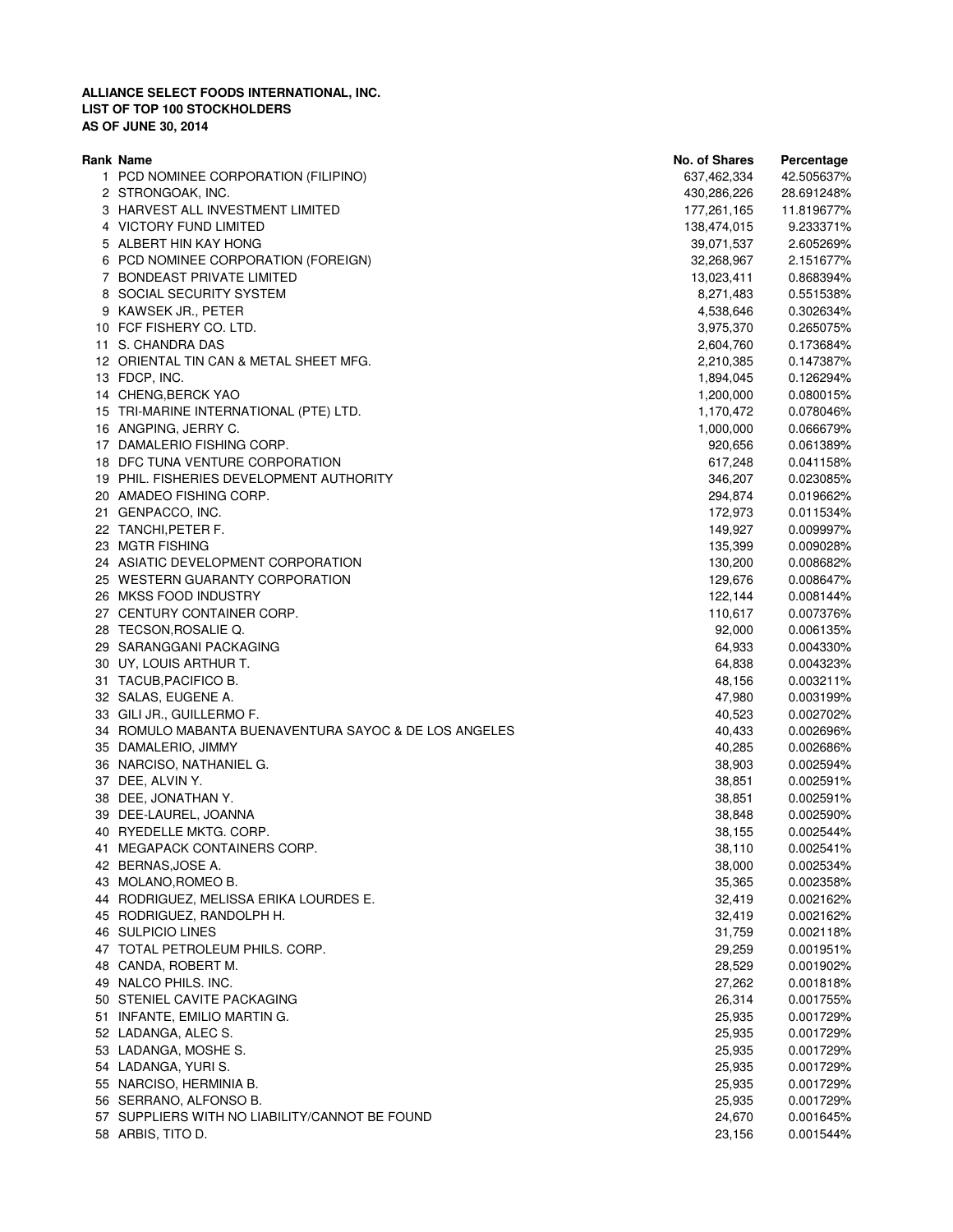|                        | 59 NEW ZAMBOANGA UNIVERSAL ENTERPRISES, INC.        | 23,090        | 0.001540%   |
|------------------------|-----------------------------------------------------|---------------|-------------|
|                        | 60 SAN LORENZO RUIZ FISHING INDUSTRY, INC.          | 21,893        | 0.001460%   |
|                        | 61 PETRON CORPORATION                               | 21,024        | 0.001402%   |
|                        | 62 CANTOJA DEEP SEA FISHING IND. CORP.              | 20,992        | 0.001400%   |
|                        | 63 LIM, SOPHIA U.                                   | 19,451        | 0.001297%   |
|                        | 64 SALARDA, MAYLYN W.                               | 19,451        | 0.001297%   |
|                        | 65 VETERANS PHILS. SCOUT SECURITY AGENCY            | 18,601        | 0.001240%   |
|                        | 66 SUPEME MERCHANT                                  | 17,951        | 0.001197%   |
|                        | 67 F. DEL ROSARIO FISHING CORP.                     | 17,668        | 0.001178%   |
|                        | 68 LOC-VENTURE CORP.                                | 16,545        | 0.001103%   |
|                        | 69 OFRASIO JR., FELICISIMO G.                       | 15,561        | 0.001038%   |
|                        | 70 JERMEL FISHING AND TRADING INC.                  | 15,096        | 0.001007%   |
|                        | 71 ARBIS, ROSEMARIE A.                              | 12,968        | 0.000865%   |
|                        | 72 BUADO, RODELIO P.                                | 12,968        | 0.000865%   |
|                        | 73 CHAY, CO KIAN, &/ OR RITA GAPUZ                  | 12,968        | 0.000865%   |
|                        | 74 DERIT, JEANEFER M.                               | 12,968        | 0.000865%   |
|                        | 75 DY CHI SING                                      | 12,968        | 0.000865%   |
|                        | 76 PEÑALOSA, IRENE J.                               | 12,968        | 0.000865%   |
|                        | 77 SEGUNDO, CRESCENTE M.                            | 12,968        | 0.000865%   |
|                        | 78 TARAC, MYRALYN C.                                | 12,968        | 0.000865%   |
|                        | 79 GRAND C GRAPHICS PRINTER                         | 9,509         | 0.000634%   |
|                        | 80 CARTAGENA, JUNA JOY A.                           | 9,077         | 0.000605%   |
|                        | 81 STENIEL MINDANAO PACKAGING                       | 8,594         | 0.000573%   |
|                        | 82 GRIFFITH LABORATORIES (PHILS.), INC.             | 7,625         | 0.000508%   |
|                        | 83 MENDOZA, ERIC                                    | 7,453         | 0.000497%   |
|                        | 84 BACUD, ROLYNE D.                                 | 6,484         | 0.000432%   |
|                        | 85 BENGZON, JAIME A.                                | 6,484         | 0.000432%   |
|                        | 86 DEE, JENNIFER Y., ITF CARLOS DEE GONZALES        | 6,484         | 0.000432%   |
|                        | 87 DEE, JENNIFER Y., ITF CHRISTOPHER L. DEE         | 6,484         | 0.000432%   |
|                        | 88 DEE, JENNIFER Y., ITF EDWARD JOHN P. DEE         | 6,484         | 0.000432%   |
|                        | 89 DEE, JENNIFER Y., ITF ESPERANZA CARLA DEE-LAUREL | 6,484         | 0.000432%   |
|                        | 90 DEE, JENNIFER Y., ITF FRANCIS MARTIN D. GONZALEZ | 6,484         | 0.000432%   |
|                        | 91 DEE, JENNIFER Y., ITF FRANCIS P. DEE             | 6,484         | 0.000432%   |
|                        | 92 DEE, JENNIFER Y., ITF GABRIELLE L. DEE           | 6,484         | 0.000432%   |
|                        | 93 DEE, JENNIFER Y., ITF JOHANN DEE GONZALES        | 6,484         | 0.000432%   |
|                        | 94 DEE, JENNIFER Y., ITF MANUEL DEE GONZALES        | 6,484         | 0.000432%   |
|                        | 95 DEE, JENNIFER Y., ITF REGINA DEE GONZALES        | 6,484         | 0.000432%   |
|                        | 96 DEE, JENNIFER Y., ITF REGINA ISABEL DEE-LAUREL   | 6,484         | 0.000432%   |
|                        | 97 EDROLIN JR., CARMELITO A.                        | 6,484         | 0.000432%   |
|                        | 98 GATCHALIAN, JAIME S.                             | 6,484         | 0.000432%   |
|                        | 99 GATCHALIAN, RHODORA T.                           | 6,484         | 0.000432%   |
|                        | 100 DAD CROWN BOOKSTORE                             | 5,336         | 0.000356%   |
| TOTAL SHARES (TOP 100) |                                                     | 1,499,480,770 | 99.984551%  |
|                        | TOTAL SHARES (REST OF STOCKHOLDERS)                 | 231,693       | 0.015449%   |
|                        | TOTAL ISSUED AND OUTSTANDING SHARES                 | 1,499,712,463 | 100.000000% |
|                        |                                                     |               |             |

**PCD BENEFICIAL OWNERS REPORT Participant's Name No. of Shares Percentage**  EAGLE EQUITIES, INC. 2012 162,067,999 10.806605% AURORA SECURITIES, INC. 6.750513% 86,241,157 8.750513% ABACUS SECURITIES CORPORATION 6 1000 1000 1000 21,343,921 4.757173% SOCIAL SECURITY SYSTEM 3.259016% 48,875,875 3.259016% QUALITY INVESTMENTS & SECURITIES CORPORATION **2000 12000 12000 12000 12000 138,500,841** 2.567215% PARAMOUNT LIFE & GENERAL INSURANCE CORPORATION (NON-LIFE DIVISIO 19,565,546 1.304620% ANGPING & ASSOCIATES SECURITIES, INC. 1.197616% 17,960,799 1.197616% BDO SECURITIES CORPORATION **1.070739%** 1.070739% TOWER SECURITIES, INC. 1.030012% 15,447,223 1.030012% COL Financial Group, Inc. 2008 12:00 12:00 12:00 14,127,300 1.942001% 14,127,300 1.942001%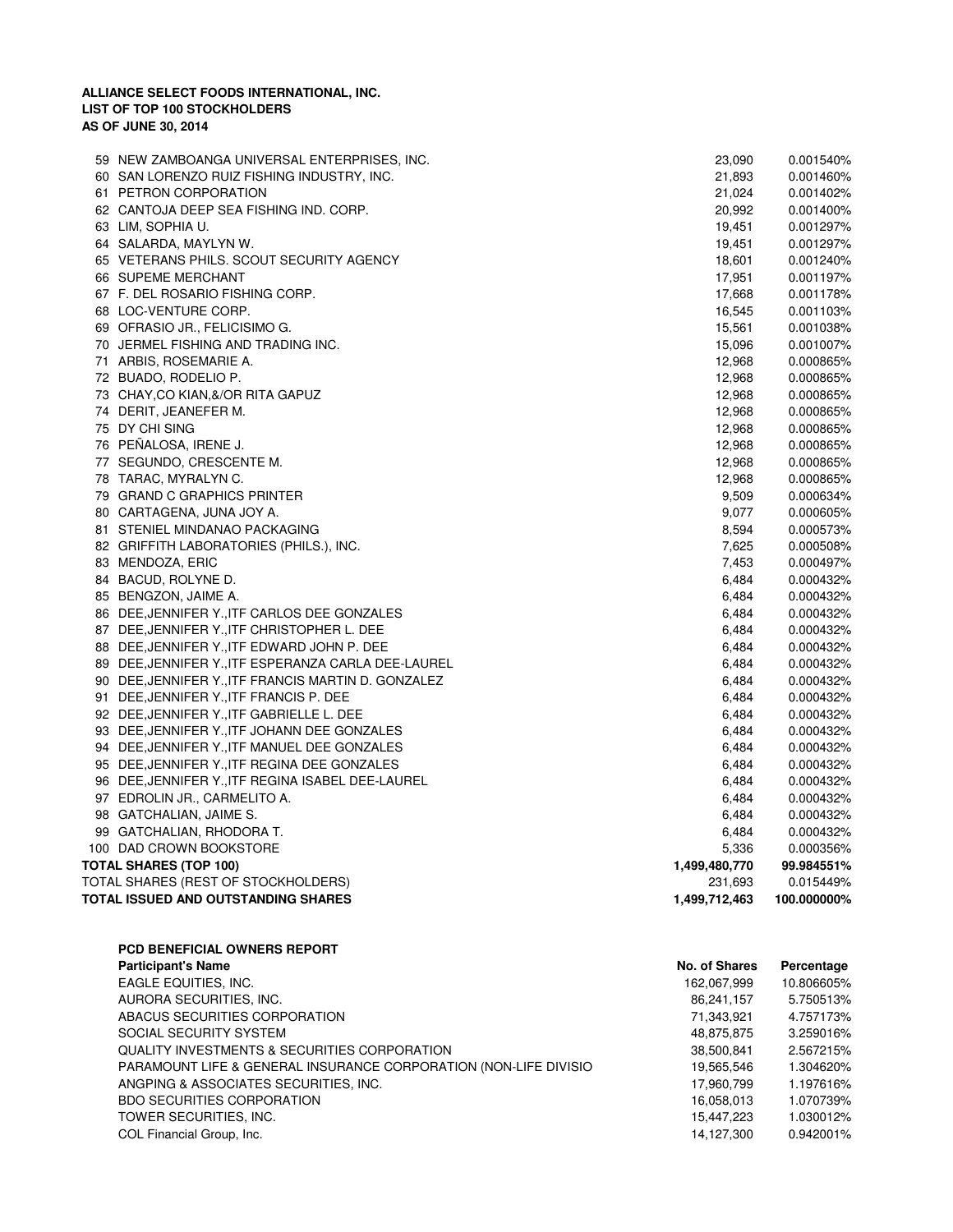| MAYBANK ATR KIM ENG SECURITIES, INC.                    | 12,038,085 | 0.802693% |
|---------------------------------------------------------|------------|-----------|
| AB CAPITAL SECURITIES, INC.                             | 11,311,269 | 0.754229% |
| ASTRA SECURITIES CORPORATION                            | 9,101,067  | 0.606854% |
| BELSON SECURITIES, INC.                                 | 8,884,251  | 0.592397% |
| CITIBANK N.A.                                           | 8,158,904  | 0.544031% |
| DEUTSCHE BANK MANILA-CLIENTS A/C                        | 7,598,000  | 0.506630% |
| GLOBALINKS SECURITIES & STOCKS, INC.                    | 7,485,621  | 0.499137% |
| BPI SECURITIES CORPORATION                              | 6,675,757  | 0.445136% |
| PARAMOUNT LIFE & GENERAL INSURANCE CORPORATION          | 5,790,015  | 0.386075% |
| YU & COMPANY, INC.                                      | 5,390,300  | 0.359422% |
| E. CHUA CHIACO SECURITIES, INC.                         | 5,152,080  | 0.343538% |
| WEALTH SECURITIES, INC.                                 | 4,605,922  | 0.307120% |
| TRITON SECURITIES CORP.                                 | 4,177,321  | 0.278541% |
| <b>MANDARIN SECURITIES CORPORATION</b>                  | 4,050,474  | 0.270083% |
| DEUTSCHE REGIS PARTNERS, INC.                           | 4,000,000  | 0.266718% |
| SOLAR SECURITIES, INC.                                  | 3,714,447  | 0.247677% |
| DEUTSCHE BANK AG MANILA BRANCH A/C CLIENTS DEUB20       | 3,651,038  | 0.243449% |
| DIVERSIFIED SECURITIES, INC.                            | 3,520,169  | 0.234723% |
| STANDARD SECURITIES CORPORATION                         |            |           |
|                                                         | 3,436,038  | 0.229113% |
| UNICAPITAL SECURITIES INC.                              | 3,169,016  | 0.211308% |
| ANSALDO, GODINEZ & CO., INC.                            | 2,859,426  | 0.190665% |
| EVERGREEN STOCK BROKERAGE & SEC., INC.                  | 2,755,893  | 0.183761% |
| FIRST METRO SECURITIES BROKERAGE CORP.                  | 2,553,748  | 0.170283% |
| ACCORD CAPITAL EQUITIES CORPORATION                     | 2,448,446  | 0.163261% |
| SunSecurities, Inc.                                     | 2,315,000  | 0.154363% |
| SB EQUITIES, INC.                                       | 2,311,318  | 0.154117% |
| ABACUS SECURITIES CORPORATION                           | 2,220,000  | 0.148028% |
| HDI SECURITIES, INC.                                    | 2,142,495  | 0.142860% |
| R. S. LIM & CO., INC.                                   | 2,016,512  | 0.134460% |
| SALISBURY BKT SECURITIES CORPORATION                    | 1,890,575  | 0.126062% |
| PCIB SECURITIES, INC.                                   | 1,844,419  | 0.122985% |
| CAMPOS, LANUZA & COMPANY, INC.                          | 1,760,141  | 0.117365% |
| G.D. TAN & COMPANY, INC.                                | 1,710,576  | 0.114060% |
| REGINA CAPITAL DEVELOPMENT CORPORATION                  | 1,596,595  | 0.106460% |
| UOB KAY HIAN SECURITIES (PHILS.), INC.                  | 1,450,000  | 0.096685% |
| R. NUBLA SECURITIES, INC.                               | 1,446,933  | 0.096481% |
|                                                         | 1,406,783  |           |
| PCCI SECURITIES BROKERS CORP.                           |            | 0.093804% |
| VALUE QUEST SECURITIES CORPORATION                      | 1,396,000  | 0.093085% |
| BERNAD SECURITIES, INC.                                 | 1,334,515  | 0.088985% |
| CITISECURITIES, INC.                                    | 1,254,650  | 0.083659% |
| DA MARKET SECURITIES, INC.                              | 1,060,736  | 0.070729% |
| DAVID GO SECURITIES CORP.                               | 1,047,307  | 0.069834% |
| PAN ASIA SECURITIES CORP.                               | 968,012    | 0.064547% |
| A. T. DE CASTRO SECURITIES CORP.                        | 858,625    | 0.057253% |
| B. H. CHUA SECURITIES CORPORATION                       | 791,087    | 0.052749% |
| TRI-STATE SECURITIES, INC.                              | 746,092    | 0.049749% |
| PREMIUM SECURITIES, INC.                                | 661,656    | 0.044119% |
| GOLDSTAR SECURITIES, INC.                               | 644,303    | 0.042962% |
| H. E. BENNETT SECURITIES, INC.                          | 600,685    | 0.040053% |
| TANSENGCO & CO., INC.                                   | 594,042    | 0.039610% |
| EASTERN SECURITIES DEVELOPMENT CORPORATION              | 590,538    | 0.039377% |
| MERIDIAN SECURITIES, INC.                               | 576,453    | 0.038438% |
| A & A SECURITIES, INC.                                  | 505,271    | 0.033691% |
| UCPB SECURITIES, INC.                                   | 495,142    | 0.033016% |
| PLATINUM SECURITIES, INC.                               | 491,578    | 0.032778% |
| AB CAPITAL & INVESTMENT CORP. - TRUST & INVESTMENT DIV. | 480,000    | 0.032006% |
| OPTIMUM SECURITIES CORPORATION                          | 479,196    |           |
|                                                         |            | 0.031953% |
| ASIASEC EQUITIES, INC.                                  | 432,167    | 0.028817% |
| LOPEZ, LOCSIN, LEDESMA & CO., INC.                      | 400,571    | 0.026710% |